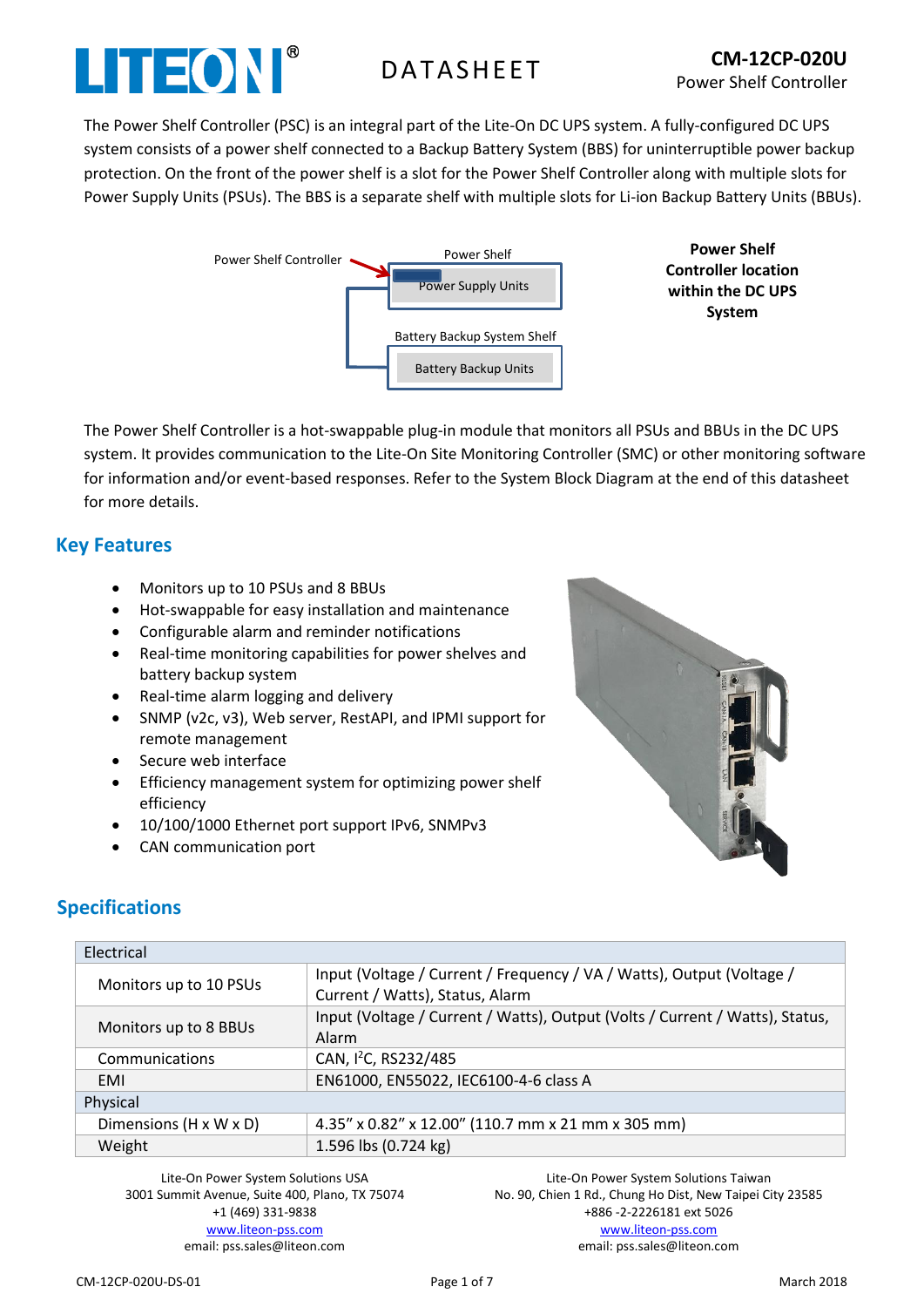

# **Specifications**

| Environment |                                                                                                        |  |  |  |
|-------------|--------------------------------------------------------------------------------------------------------|--|--|--|
| Temperature | Operating: 0°C - 50°C, Storage: -30°C - 70°C                                                           |  |  |  |
| Humidity    | 5% - 95% relative (non-condensing)                                                                     |  |  |  |
| Altitude    | No de-rating up to 3000 m. From altitude of 3000 m $-$ 5000 m, reduce<br>operating temperature to 30°C |  |  |  |
| General     |                                                                                                        |  |  |  |
| Approvals   | EN61000, EN55022, IEC6100-4-6 class A                                                                  |  |  |  |
| Warranty    | 3 Years                                                                                                |  |  |  |

Lite-On Power System Solutions USA 3001 Summit Avenue, Suite 400, Plano, TX 75074 +1 (469) 331-9838 [www.liteon-pss.com](http://www.liteon-pss.com/) email: pss.sales@liteon.com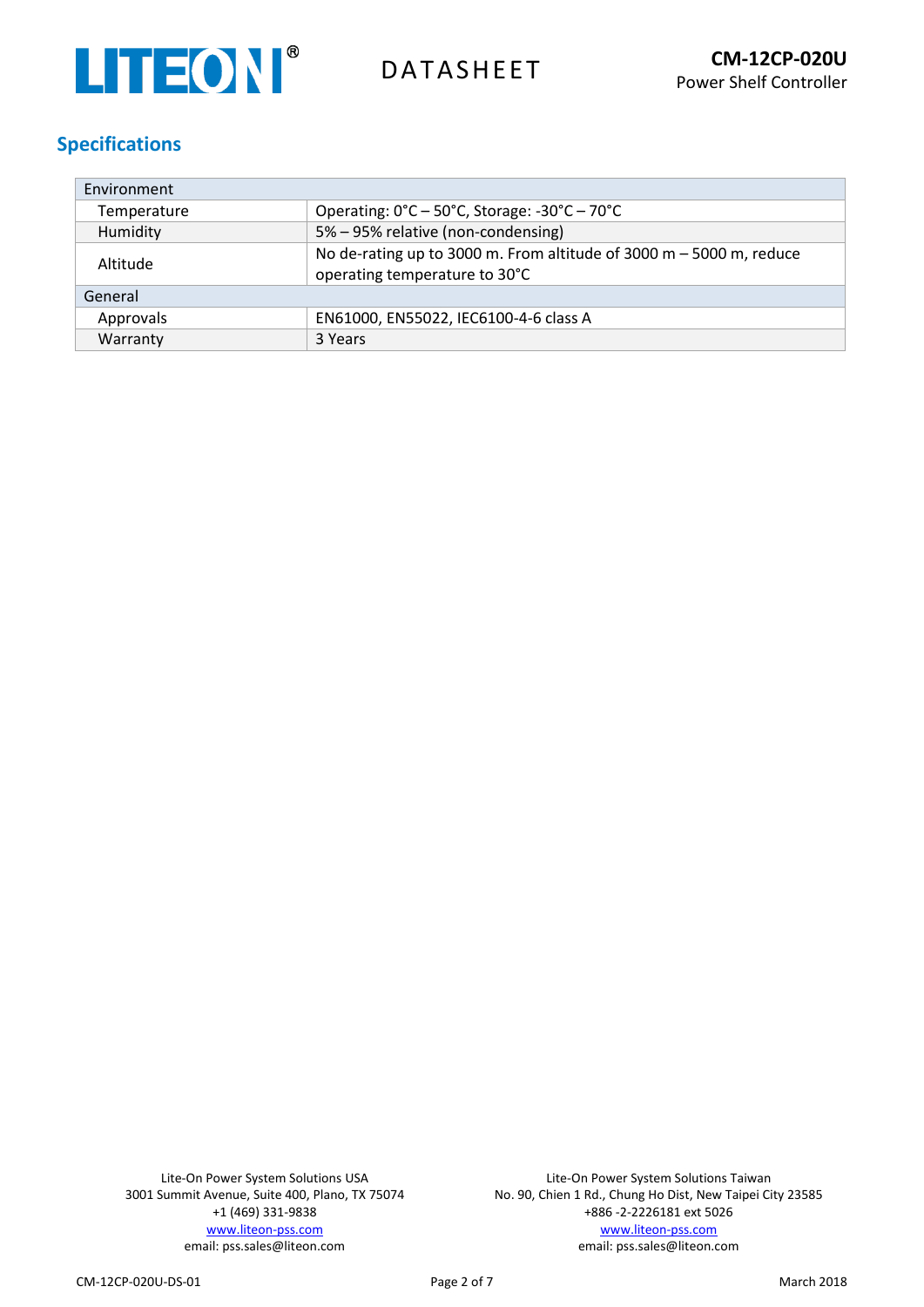

# **Front Panel and Rear Connector**



| $\boxed{1}$ | Reset                                 | Reset button for controller shutdown                                                        |
|-------------|---------------------------------------|---------------------------------------------------------------------------------------------|
| 2           | <b>Temperature Sensor</b>             | Front panel temperature sensor                                                              |
| 8           | D-sub connector                       | RS232/RS485 communications for maintenance                                                  |
| 4           | Power and communication<br>connectors | Power and PSU / BBS communication signal connectors                                         |
| 6           | <b>RJ45</b>                           | CAN (communication with SMC)                                                                |
| 6           | <b>RJ45</b>                           | <b>Ethernet Port</b>                                                                        |
| 7           | Handle                                | Shelf Controller maintenance and installation handle                                        |
| 8           | <b>LED Indicators</b>                 | <b>Power Shelf Controller Status</b><br>Flashing: Initialization, Green: Normal, Red: Alarm |
| 0           | Spring latch                          | Lift the spring latch to slide it out from the power shelf                                  |

Lite-On Power System Solutions USA 3001 Summit Avenue, Suite 400, Plano, TX 75074 +1 (469) 331-9838 [www.liteon-pss.com](http://www.liteon-pss.com/) email: pss.sales@liteon.com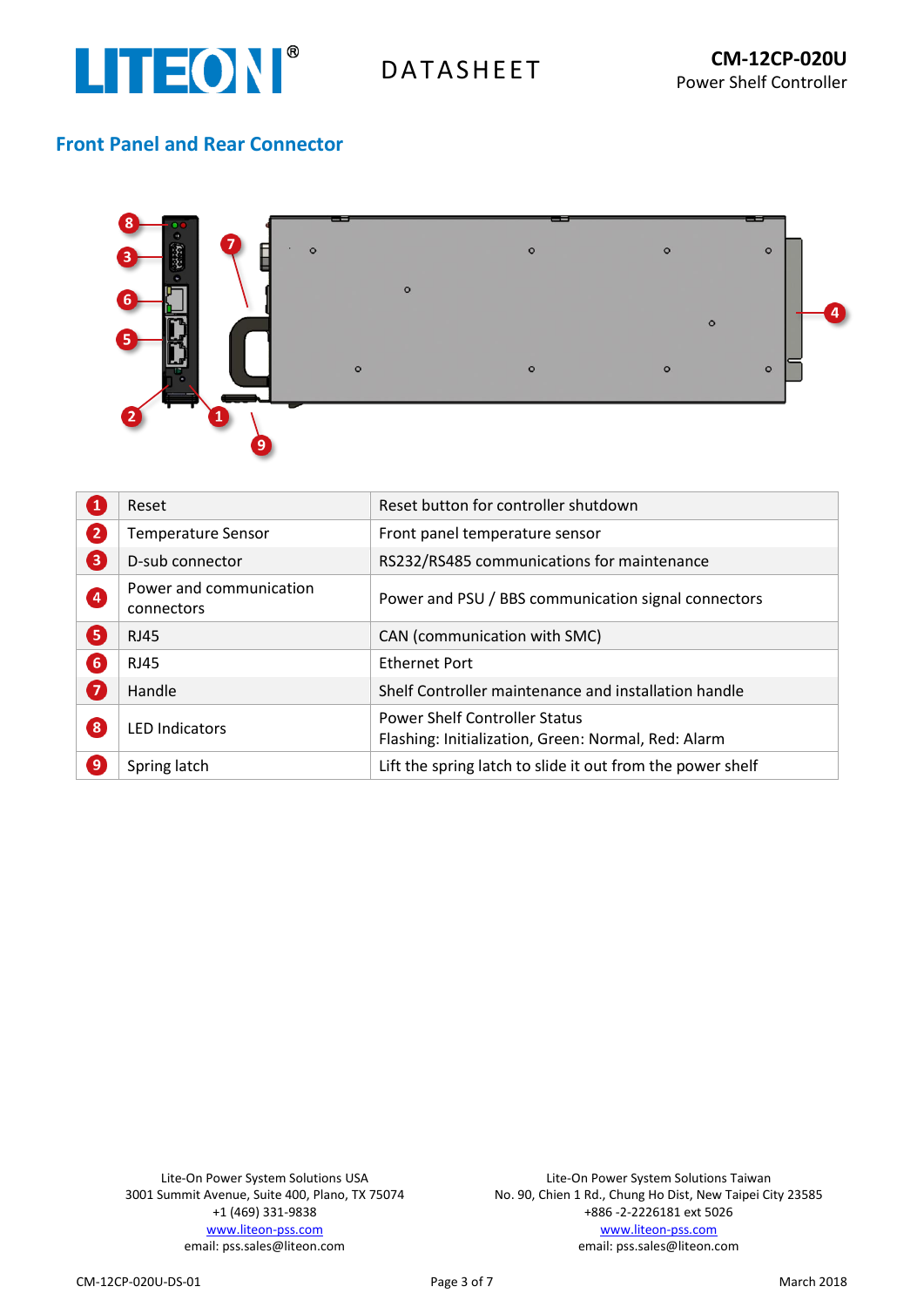

## **Connectors**

## **Console Port: RS232 / RS485 (Half duplex)**

The Power Shelf Controller supports RS232 or RS485 (half duplex) which can be selected by DIP switches (default is RS232). The D-sub connector is for setting controller parameters, reading debug information, and firmware installation (No isolation).

**Note**: If isolation is required, an RS232 to RS485 isolation cable must be used.



Connector type: D-sub connector (Female)

| Parameter | Baud rate (bit/s)          | Bit    | Parity | Stop bit |
|-----------|----------------------------|--------|--------|----------|
| Value     | 9600, 19200, 57600, 115200 | 8 bits | None   | 1 bit    |

| Pin Assignment |                                     | $\sim$         | Д  |     |          |  |
|----------------|-------------------------------------|----------------|----|-----|----------|--|
| Definition     | RS485-<br>י ∕י יד<br>$\overline{1}$ | RS485+<br>(RX) | 5٧ | GND | r١<br>っぃ |  |

### **Ethernet port**

The Power Shelf Controller supports one 10/100/1000 Mbps (with DHCP) self-adaptable Ethernet port. This port supports IPV6, SNMPv3, and TCP/IP.



## **CAN (for SMC communication)**

The Power Shelf Controller module supports two 500kbit/s ports for CAN.

| 1111111 <b>T</b> I | 8 | IIIIIII | I |
|--------------------|---|---------|---|
| 1                  |   | H       | 8 |
|                    |   |         |   |

| Pin<br><b>Assignment</b> |                             |            |          |              |     |            |
|--------------------------|-----------------------------|------------|----------|--------------|-----|------------|
| Definition               | $\cap$ AN-H<br>$\mathbf{v}$ | `AN-.<br>- | 2V<br>∸∸ | -121<br>-- - | GND | <b>GND</b> |

Lite-On Power System Solutions USA 3001 Summit Avenue, Suite 400, Plano, TX 75074 +1 (469) 331-9838 [www.liteon-pss.com](http://www.liteon-pss.com/) email: pss.sales@liteon.com

Lite-On Power System Solutions Taiwan No. 90, Chien 1 Rd., Chung Ho Dist, New Taipei City 23585 +886 -2-2226181 ext 5026 [www.liteon-pss.com](http://www.liteon-pss.com/) email: pss.sales@liteon.com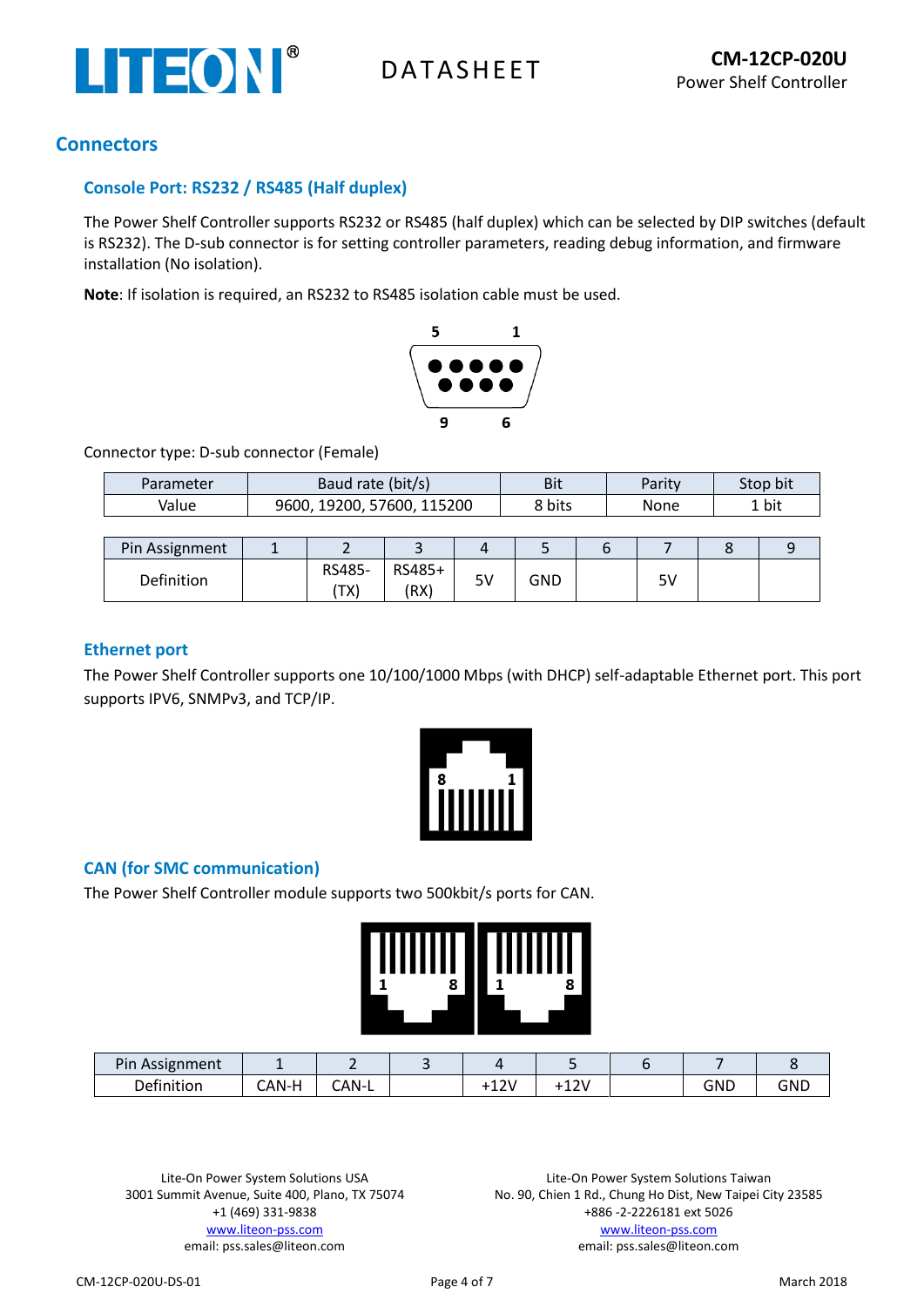

# **LED Indicators**

| Alarm LED |                             | On: Critical Major Alarm     |
|-----------|-----------------------------|------------------------------|
|           | Alarm indicator LED (red)   | <b>Blinking: Minor Alarm</b> |
| Power LED |                             | On: PSC power on             |
|           | Power indicator LED (green) | Off: PSC power off           |

# **Power Shelf System Components**

| Component             | <b>Model Number</b> | <b>Description</b>                                       |                                   |  |
|-----------------------|---------------------|----------------------------------------------------------|-----------------------------------|--|
|                       |                     |                                                          | 3-Phase includes 1 Shelf          |  |
| 15kW 2RU Power        | PF-2153-1B1N        | Power Shelf                                              | Controller slot and 9 PSU Module  |  |
| Shelf and matching    |                     |                                                          | slots                             |  |
| Power Supply Unit     | PS-2252-6L1U        | Power Supply Unit (PSU)                                  | Single phase, 200 - 240VAC Input, |  |
|                       |                     |                                                          | 12.5V / 200A Output               |  |
| <b>Battery Backup</b> | BP-1702-01X         | 21-inch, 4-slot Battery Backup System (BBS)              |                                   |  |
| System and            |                     |                                                          |                                   |  |
| matching Battery      | BM-1752-01X         | Li-ion Battery Backup Unit (BBU)                         |                                   |  |
| <b>Backup Unit</b>    |                     |                                                          |                                   |  |
| Power Shelf           | CM-12CP-020U        |                                                          |                                   |  |
| Controller            |                     | Manages the Power Shelf and Li-ion Battery Backup System |                                   |  |
| Site Management       | CP-13EC-010U        | Rack management and control                              |                                   |  |
| Controller            |                     |                                                          |                                   |  |
| 21" OCP Rack          | KT-2141-121         | 21-inch Open Compute Project (OCP) -compliant rack       |                                   |  |

Lite-On Power System Solutions USA 3001 Summit Avenue, Suite 400, Plano, TX 75074 +1 (469) 331-9838 [www.liteon-pss.com](http://www.liteon-pss.com/) email: pss.sales@liteon.com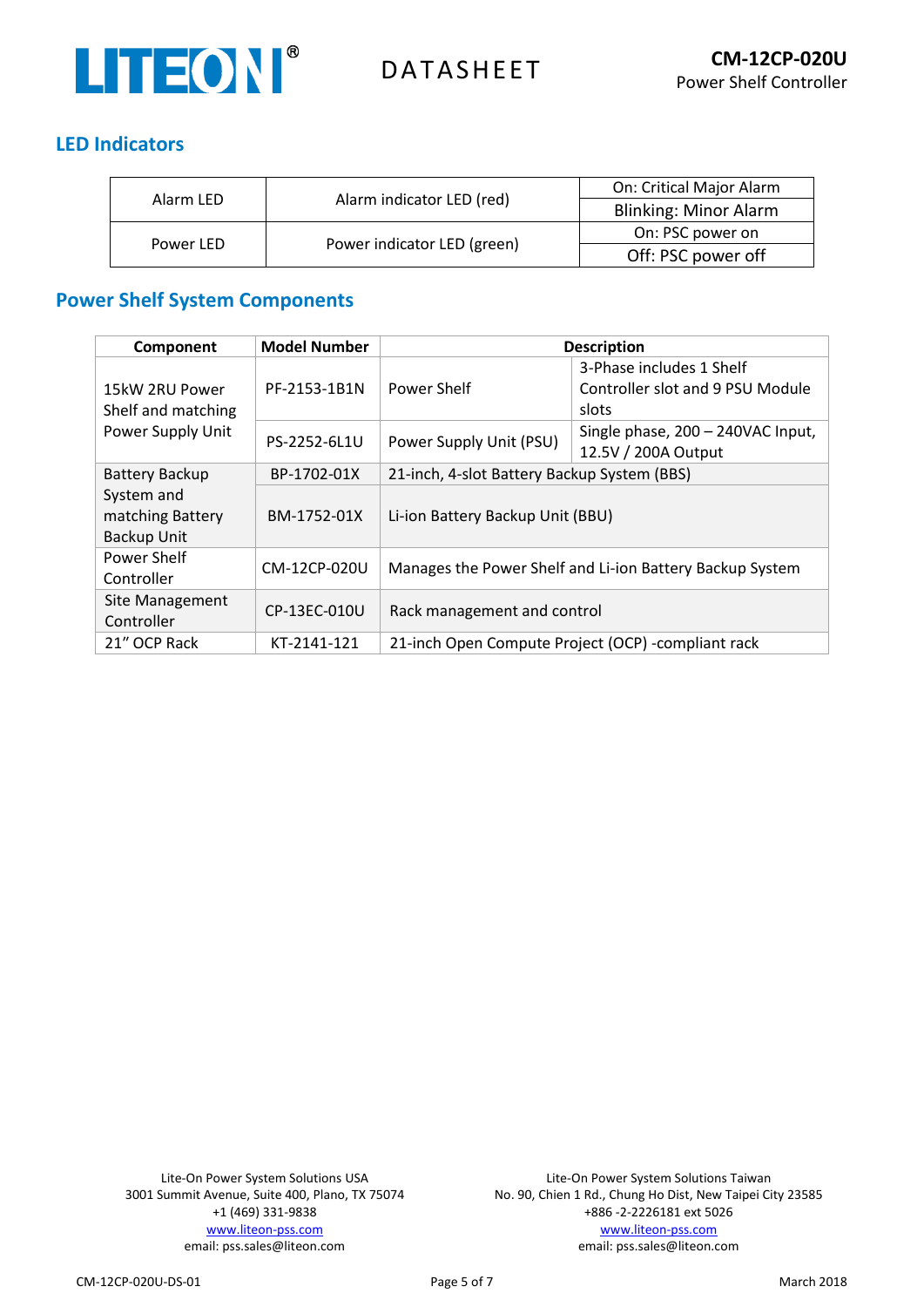





**DC UPS System Block Diagram**

Lite-On Power System Solutions USA 3001 Summit Avenue, Suite 400, Plano, TX 75074 +1 (469) 331-9838 [www.liteon-pss.com](http://www.liteon-pss.com/) email: pss.sales@liteon.com

Lite-On Power System Solutions Taiwan No. 90, Chien 1 Rd., Chung Ho Dist, New Taipei City 23585 +886 -2-2226181 ext 5026 [www.liteon-pss.com](http://www.liteon-pss.com/) email: pss.sales@liteon.com